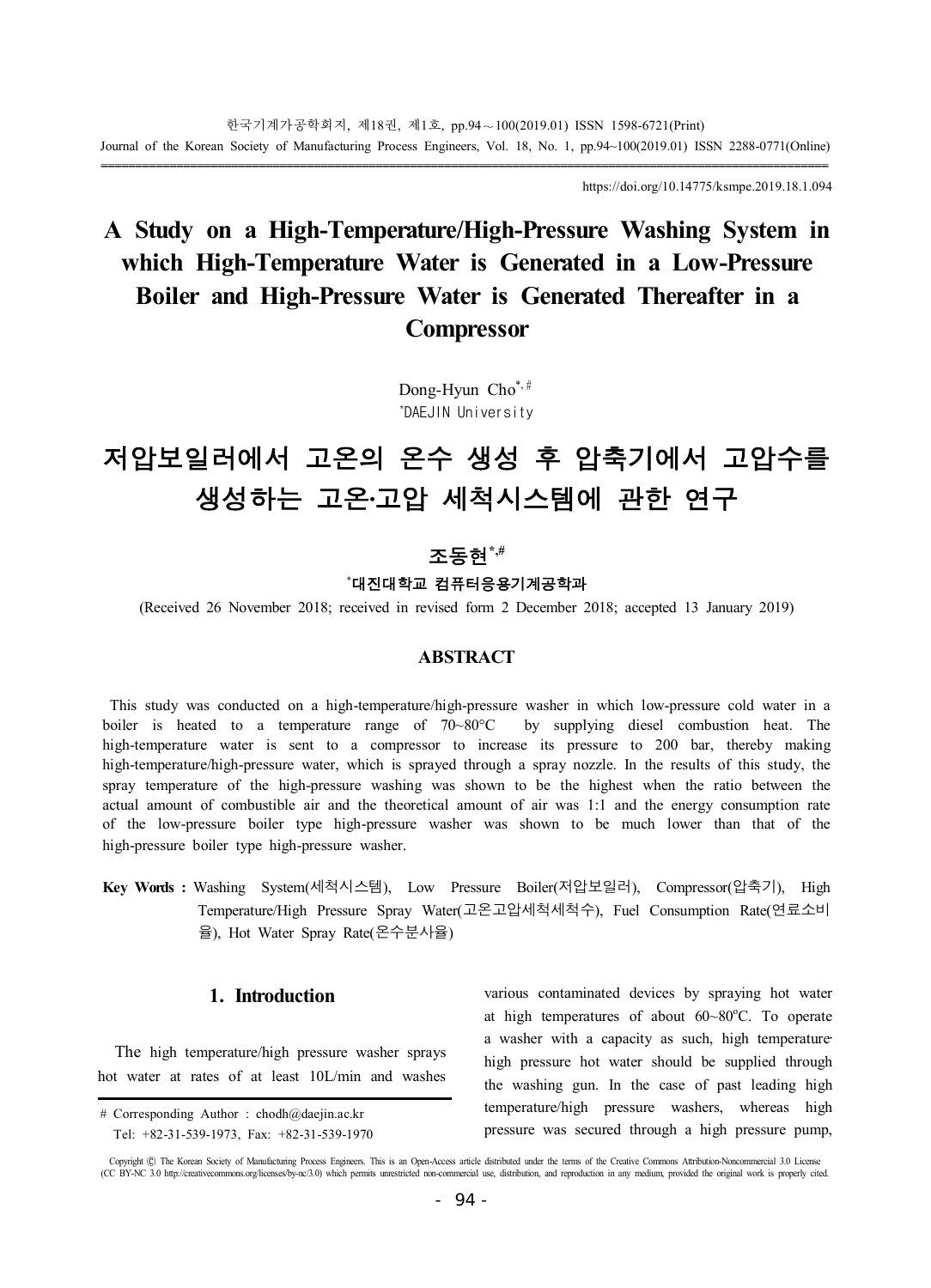diesel oil was combusted at a boiler to obtain high temperature hot water used for washing by raising the temperature of the hot water to  $60~\text{--}80^{\circ}\text{C}$  using the combustion heat<sup>[1,2]</sup>. However, since lamp oil, which is a fossil fuel, was supplied as a fuel, many studies on the improvement of the performance of high pressure washers made using the existing system have been reported due to the excessive economic burden of excessively high fuel prices<sup>[3]</sup>. Due to the use of the fossil fuel as such, not only the energy costs and high pressure washer prices are high but also the high pressure washers become a factor that hinders the low carbon green growth by emitting massive carbon dioxide<sup>[4]</sup>. In addition, many of studies on high pressure washers in and out of the country currently reported are regarding electric instantaneous heater based high pressure washing. Since the capacities of the electric heaters are 26~39KW, relatively excessive electric charges should be paid. Therefore, although the new high pressure washers are more environment friendly compared to the existing burner systems using diesel oil, they do not epochally reduce energy consumption<sup>[5,6]</sup>. On reviewing related studies in foreign countries, Lavor (kerosene high temperature high pressure washer) in Italy, Tecno,mec (kerosene high pressure washer) in Italy , Comet (kerosene high temperature/high pressure washer) in Italy, Kranzel and Alto in Germany can be found but studies on ground-breaking high temperature/high pressure washers are insufficient $[7]$ . In addition, studies have been conducted on high temperature/high pressure washers in which the pressure of cold water is increased to 200 bar in a compressor to make high pressure hot water, which is then supplied to a boiler, where it is heated to a temperature range of  $70-80$  °C by supplying diesel combustion heat to make high temperature/high pressure water, which is sprayed through a spray nozzle $^{[8]}$ . Since water is compressed by the compressor to have high pressure and used

to produce high temperature/high pressure water at a boiler, compressor prices are increasing drastically because compressor efficiency is low and high pressure boilers that can stand high pressure are required. In addition, epoch-making studies of high temperature/high pressure washers that will use electricity while enabling energy saving are acutely required. Therefore, this study was conducted on a high temperature/high pressure washer in which low pressure cold water in a boiler is heated to a temperature range of  $70~80$  °C by supplying diesel combustion heat to make high temperature water, which is sent to a compressor to increase its pressure to 200 bar thereby making high temperature/high pressure water, which is sprayed through a spray nozzle. Thanks to the results of this study as such, the thermal efficiency of the boiler will increase, the boiler manufacturing cost will decrease drastically, and the performance of the compressor will improve substantially because hot water will be produced in low pressure boilers.

#### **2. Experimental equipment and method**

 Fig. 1 shows the high temperature/high pressure washer. As shown in the figure, the experimental equipment was configured with a low pressure boiler, a driving motor, a high pressure pump, a spray nozzle, and a hot water pressure, temperature, and flow rae control system. The boiler was configured so that cold water at room temperature can be heated to  $100 \degree C$  using diesel combustion heat. In addition, Pt  $100 \Omega$  temperature sensors were installed at the inlet and outlet of the boiler to measure the temperatures of the cold water at the inlet and the hot water at the outlet and a hot water flowmeter was installed at the inlet of the boiler to measure water flow rates. Furthermore, a temperature controller that can control water temperatures was installed to control the water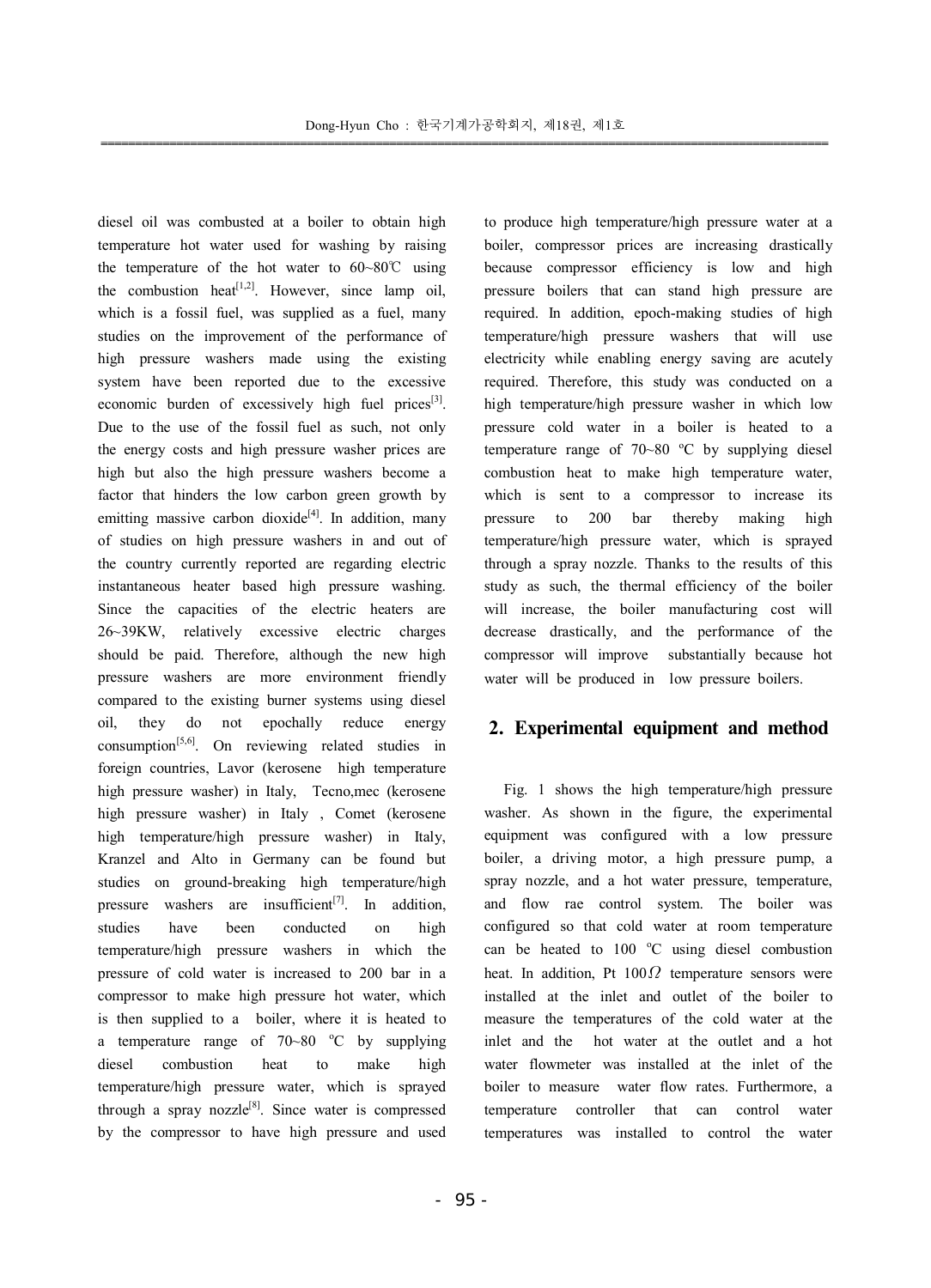A Study on a High Temperature/High Pressure Washing System in Which High Temperature Hot Water Is Generated in A Low Pressure Boiler and High Pressure Water Is Generated Thereafter in A Compressor  $:$  한국기계가공학회지, 제18권, 제1호

temperature at the boiler outlet. The experimental equipment was configured so that the hot water after the temperature increase in the low pressure boiler is supplied to the water compressor to increase the pressure of the water to make the water into high temperature/high pressure water when it comes out from the compressor outlet so that it can be sprayed through the spray nozzle for washing. The high pressure compressor was installed with a pressure controller so that the water spray pressure can be adjusted in a range of 1~300 bar. As such, the high temperature/high pressure water washer was configured so that low pressure cold water is heated to a temperature range of  $70-80$  °C in the boiler by supplying diesel combustion heat to make high temperature water, which is sent to the compressor to increase the pressure to 200 bar to make high temperature/high pressure water, which is then sprayed through the spray nozzle. Thereafter, the performance of the high temperature/high pressure washer was experimented with changes in the water temperature and with changes in the compressor pressure.



**Fig. 1 High temperature/high pressure washer in which the low pressure boiler supplies hot water**

 Fig. 2 shows a high temperature high pressure washer in which a high pressure pump makes high pressure cold water and supplies it to a high pressure boiler so that the high pressure boiler can supply hot water for washing. As shown in Fig. 3, in this high temperature/high pressure washer, the pressure of cold water is increased by the compressor to 200 bar to make high pressure cold water, which is supplied to the high pressure boiler, where diesel combustion heat is supplied so that the water is heated to a temperature range of  $70-80$  °C to make high temperature/high pressure hot water, which is sprayed through the spray nozzle. Since water is compressed by the compressor to have high pressure as such and used to produce high temperature/high pressure water at a high pressure boiler, compressor prices are increasing drastically because compressor efficiency is low and high pressure boilers that can stand high pressure are required. Fig. 3 shows the washing system designed in this study, in which a low pressure boiler produces hot water, which is compressed by a high pressure compressor to produce high temperature/high pressure hot water, and the high temperature/high pressure water is sprayed through the spray nozzle. As shown in Fig. 3, an experimental study was conducted with the high temperature/high pressure washer, in which low pressure cold water in a low pressure boiler is heated to a temperature range of  $70~80$  °C by supplying diesel combustion heat to make high temperature water, which is sent to a compressor to increase its pressure to 200 bar thereby making high temperature/high pressure water, which is sprayed through a spray nozzle. Thanks to the results of this study as such, the thermal efficiency of the boiler will increase, the boiler manufacturing cost will decrease drastically, and the performance of the compressor will improve substantially because hot water will be produced in low pressure boilers.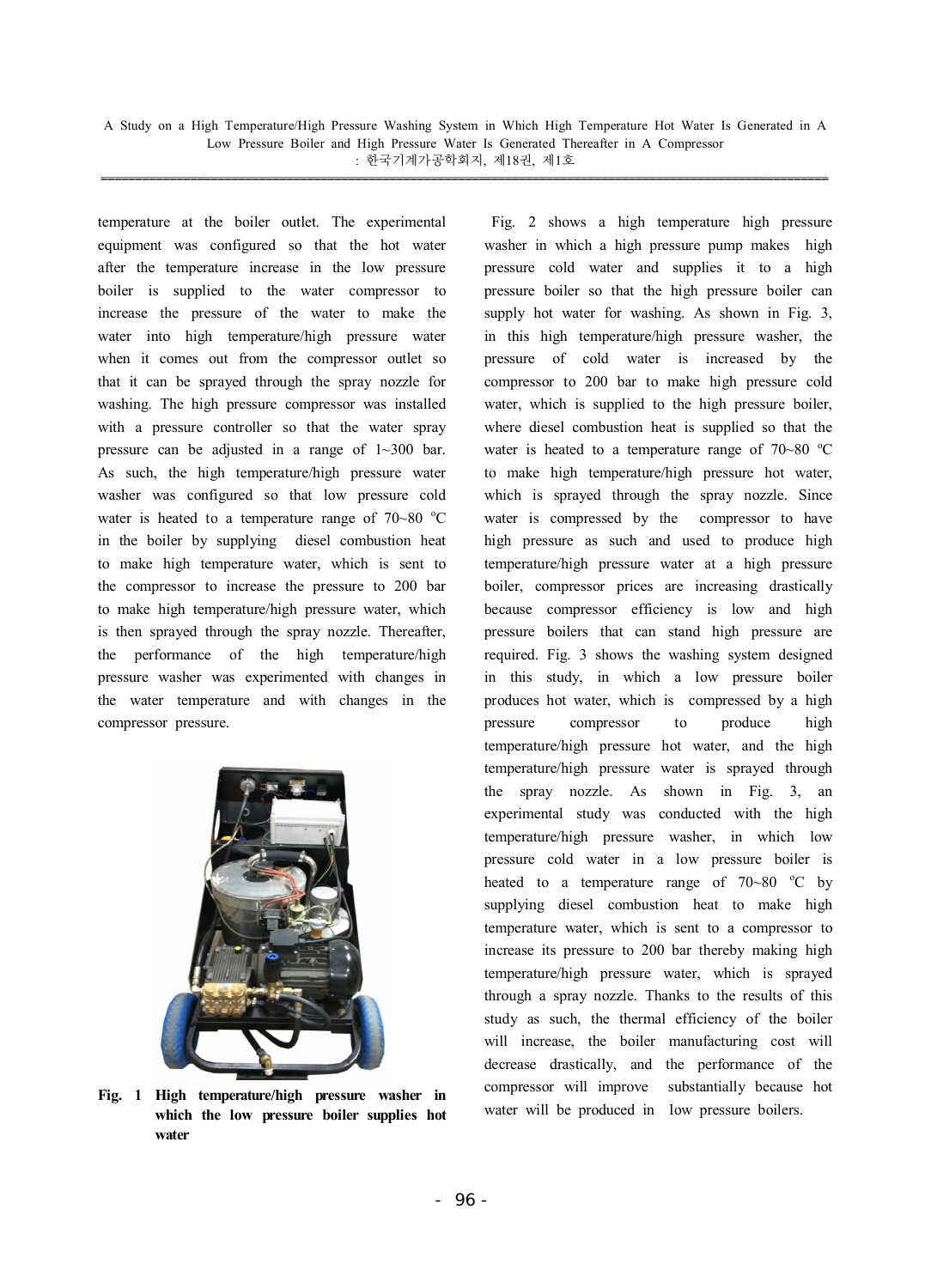

**Fig. 2 Three-dimensional design diagram of the high temperature/high pressure washer in which a high pressure pump supplies high pressure cold water to a high pressure boiler, which supplies hot water**



**Fig. 3 Three-dimensional design diagram of the high temperature/high pressure washer in which a low pressure boiler supplies hot water**

#### **3. Results and Discussion**

 Fig. 4 shows the thermal equilibrium between the electric power energy supplied by the electric heater to the hot water in the low pressure hot water boiler and the thermal energy absorbed by the hot water in the low pressure hot water boiler. The electric energy was transformed into thermal energy by the electric heater and the thermal energy was supplied to the hot water boiler. The electric power energy supplied by the electric heater to the hot water in the low pressure hot water boiler was obtained using equation (1).

$$
\dot{Q}_{heater} = VI \tag{1}
$$

where,  $V$  represents voltage and  $I$  represents current. The calorie obtained by the hot water in the low pressure boiler was obtained using equation(2).

$$
Q_w = m_w C p_w (T_2 - T_1) \tag{2}
$$

where,  $Q_w$  represents the calorie(J) obtained by the hot water in the low pressure boiler.  $m_w$  represents the mass flow rate (kg/s) of the hot water,  $T_1$ represents the initial temperature(K) of the water, and  $T<sub>2</sub>$  represents the final temperature of the water. As shown in Fig. 4, the thermal equilibrium between the electric power energy supplied by the electric heater to the hot water in the low pressure hot water boiler and the thermal energy absorbed by the hot water in the low pressure hot water boiler was well achieved at  $\pm 5\%$ . Therefore, the experimental results in this study are considered to have secured reliability.

 Fig. 5 shows the values of rises of the temperature of the hot water sprayed through the spray nozzle according to changes in the initial operating time of the high temperature-high pressure washer. The experiment was conducted under three high pressure pump spray pressure conditions of 100bar, 150bar, and 200bar. The quantity of the fuel supplied for boiler combustion was 0.052kg/min for all the three conditions. As the high pressure pump spray pressure increased, the quantity of hot water sprayed increased. Since the quantity of water sprayed increased as the spray pressure increased while the quantity of the fuel supplied to the boiler was identical under the three conditions, the spray temperature dropped as the spray pressure increased.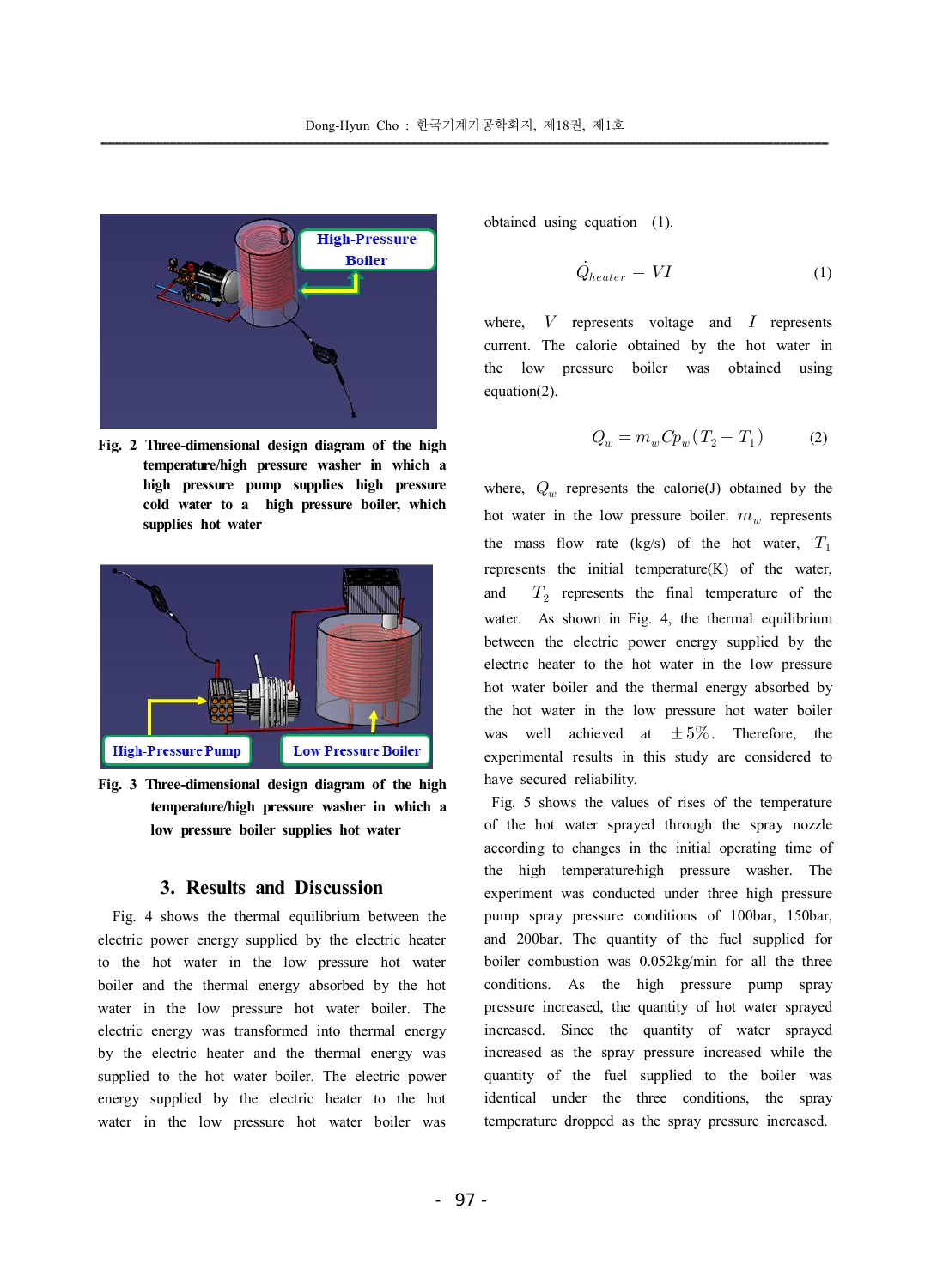

#### **Fig. 4 Equilibrium between the electric power energy and the thermal energy supplied to the hot water in the washer**

 In cases where the boiler is initially operated, as shown in Fig. 5, when the pressure of the high pressure pump was 100bar, the temperature of the hot water rapidly increased to  $65^{\circ}$ C. About 90 sec. was taken for the temperature to rapidly increase to 65 $^{\circ}$ C. After the rapid increase to 65 $^{\circ}$ C, the hot water temperature was maintained constantly. When the pressure of the high pressure pump was 150bar, the temperature of the hot water rapidly increased to  $68^{\circ}$ C. About 105 sec. was taken for the temperature to rapidly increase to 68°C. After the rapid increase to 68°C, the hot water temperature was maintained constantly. When the pressure of the high pressure pump was 200bar, the temperature of the hot water rapidly increased to  $73^{\circ}$ C and was maintained constantly thereafter. About 120 sec. was taken for the temperature to rapidly increase to  $73^{\circ}$ C. As the high pressure pump pressure increased, the hot water spray rate increased. The time taken to reach the steady state after increases in the spray rate and the temperature increased as the high pressure pump pressure increased. In addition, the high temperature high pressure washer was operated in a non-steady state in the early stage of operation.

 The water temperature rapidly increased when diesel combustion heat was supplied to the water



**Fig. 5 High pressure washer discharge temperatures according to hot water heating time**

flowing inside the boiler coil and was stabilized to a constant temperature thereafter when a certain time had passed.

Fig. 6 shows the values of rises of the temperature of the hot water sprayed through the spray nozzle according to changes in the air-fuel ratio. The experiment was conducted at a high pressure pump spray pressure of 100bar, a water spray rate of 8.05kg/min, and a fuel consumption rate of 0.05kg/min. Three ratios between the actual amount of combustible air and the theoretical amount of air of 1.0, 1.1, and 1.2 were used in the experiment. The air-fuel ratio in this experiment was calculated using equation (1).

$$
\alpha = \frac{m_{air}}{m_{feul}} \tag{3}
$$

where,  $\alpha$  represents the air-fuel ratio,  $m_{air}$ represents the mass of the air supplied for the combustion of the diesel supplied to the boiler, and  $m_{\text{f}eul}$  represents the mass of the diesel supplied to the boiler.

In Fig. 6, Ath represents the theoretical amount of air and Are represents the actual amount of air supplied for the combustion.  $A_{re}/A_{th}$  represents the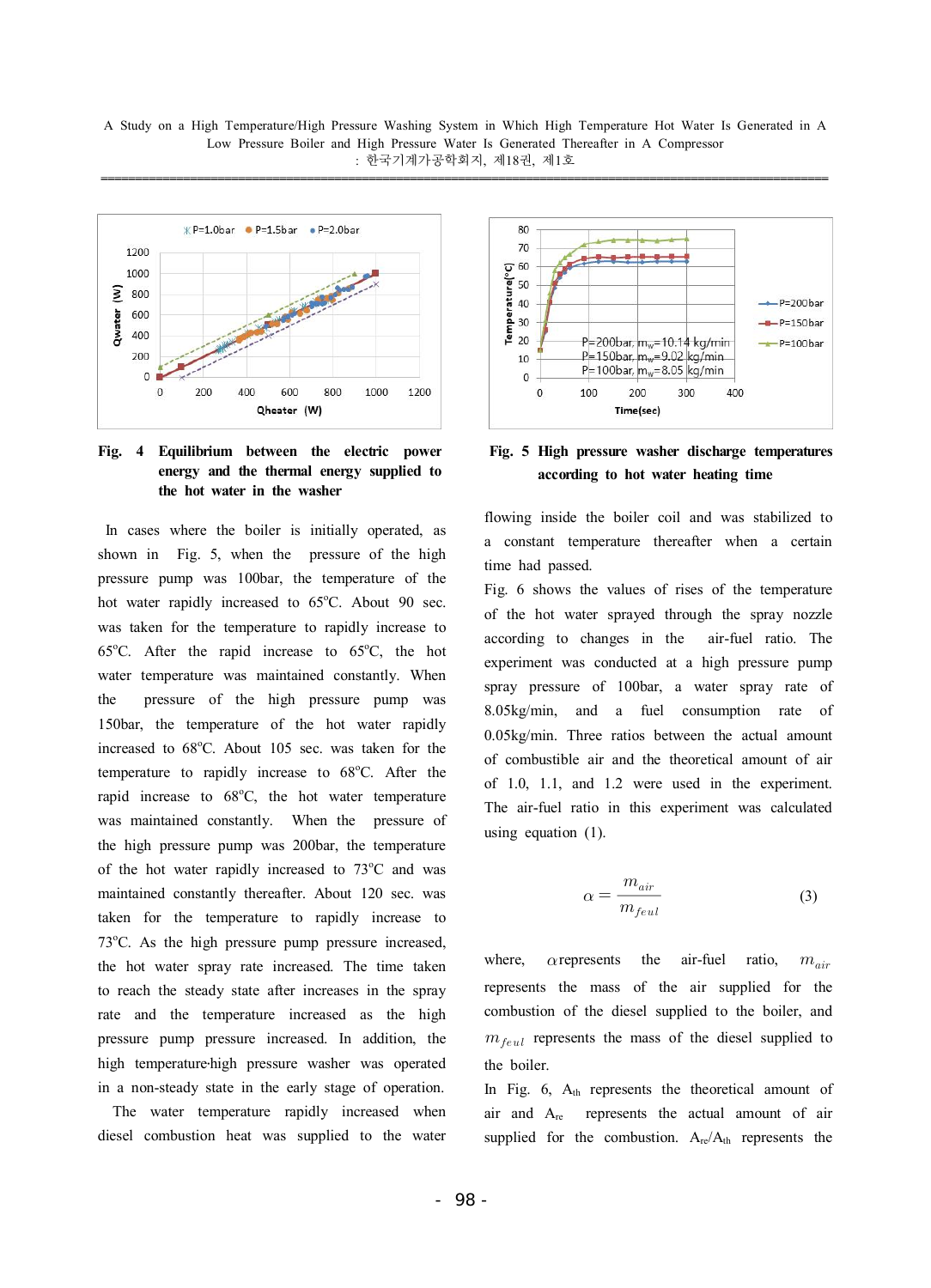

#### **Fig. 6 High pressure washer discharge temperatures according to changes in the amount of combustible air**

ratio between the actual amount of combustible air and the theoretical amount of air. As shown in Fig. 6, the spray temperature was shown to be higher when the ratio between the actual amount of combustible air and the theoretical amount of air was 1.1 than when the foregoing ratio was 1.0. When the combustion experiment was conducted after increasing the ratio between the actual amount of combustible air and the theoretical amount of air from 1.1 to 1.2, the spray temperature decreased. As such, the spray temperature for high pressure washing was shown to be the highest when the ratio between the actual amount of combustible air and the theoretical amount of air was 1.1. Given the results as such, when the ratio between the actual amount of combustible air and the theoretical amount of air is higher than 1.1, the amount of excessive air not involved in combustion is too large and the excessive air absorbs the heat for temperature increases and is discharged as the exhaust gas leading to reductions in the thermal efficiency. The reductions in thermal efficiency as such are considered attributable to the decrease in the high pressure washer spray temperature.

 Fig. 7 shows the energy consumption rates of a high pressure washer in which a low pressure boiler



#### **Fig. 7 The fuel consumption rates of the high temperature-high pressure high pressure washing system according to the water spray rates**

supplies hot water and a high pressure boiler type washer in which the water temperatures is increased by a high pressure boiler before the water is sprayed. The energy consumption rates were measured at five different water spray rates, which are 8.05, 9.02, 10.14, 12.1, and 15.0kg/min. As shown in Fig. 7, as the hot water spray rate increased, the energy consumption rate increased. When the water spray rates were in a range of 8.05~15.0kg/min, the energy consumption rates of the high pressure boiler type high pressure washer were in a range of 5.9~11.1 L/hr. The water spray rates of the low pressure boiler type high pressure washer were shown to be in a range of  $5.9~11.1$ kg/min and the energy consumption rates were shown to be in a range of 4.07~7.48L/hr. The reason why the energy consumption rates of the low pressure boiler type high pressure washer were shown to be much lower than those of the high pressure boiler type high pressure washer as shown in Fig. 7 is considered to be the fact that the boiler coil shape of the low pressure boiler type high pressure washer was made into a U shape to for two pass flows and turbulent flows of the combustible air to greatly improve the thermal